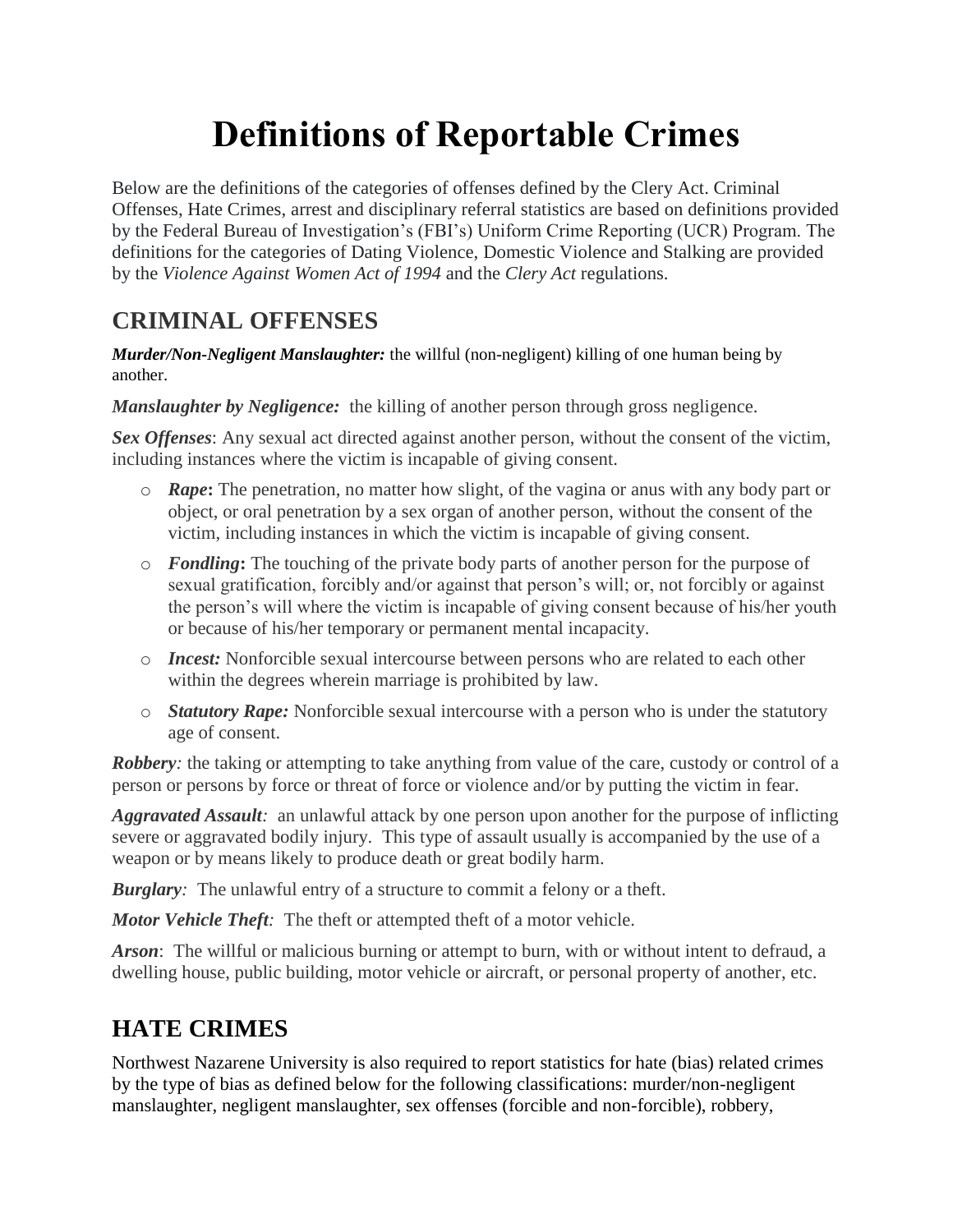aggravated assault, burglary, motor vehicle theft, arson (see definitions above) and larceny, vandalism, intimidation, and simple assault (see definitions below).

*Larceny:* The unlawful taking, carrying, leading, or riding away of property from the possession or constructive possession of another.

*Vandalism:* To willfully or maliciously destroy, injure, disfigure, or deface any public or private property, real or personal, without the consent of the owner or person having custody or control by cutting, tearing, breaking, marking, painting, drawing, covering with filth, or any other such means as may be specified by local law.

*Intimidation:* To unlawfully place another person in reasonable fear of bodily harm through the use of threatening words and/or other conduct, but without displaying a weapon or subjecting the victim to actual physical attack.

*Simple Assault:* An unlawful physical attack by one person upon another where neither the offender displays a weapon, nor the victim suffers obvious severe or aggravated bodily injury involving apparent broken bones, loss of teeth, possible internal injury, severe laceration or loss of consciousness.

If a hate crime occurs where there is an incident involving intimidation, vandalism, larceny, simple assault or other bodily injury, the law requires that the statistic be reported as a hate crime even though there is no requirement to report the crime classification in any other area of the compliance document.

A hate or bias related crime is not a separate, distinct crime, but is the commission of a criminal offense which was motivated by the offender's bias. For example, a subject assaults a victim, which is a crime. If the facts of the case indicate that the offender was motivated to commit the offense because of his bias against the victim's race, sexual orientation, etc... the assault is then also classified as a hate/bias crime.

### **VAWA OFFENCES**

*Dating Violence:* Violence committed by a person who is or has been in a social relationship of a romantic or intimate nature with the victim.

(1) The existence of such a relationship shall be determined based on the reporting party's statement and with consideration of the length of the relationship, the type of relationship, and the frequency of interaction between the persons involved in the relationship.

(2) For the purpose of this definition, dating violence includes but is not limited to, sexual or physical abuse or the threat of such abuse and does not include acts covered under the definition of domestic violence.

*Domestic Violence:* A felony or misdemeanor crime of violence committed

(1) By a current or former spouse or intimate partner of the victim.

(2) By a person with whom the victim shares a child in common.

(3) By a person who is cohabitating with or has cohabitated with the victim as a spouse or intimate partner.

(4) By a person similarly situated to a spouse of the victim under the domestic or family violence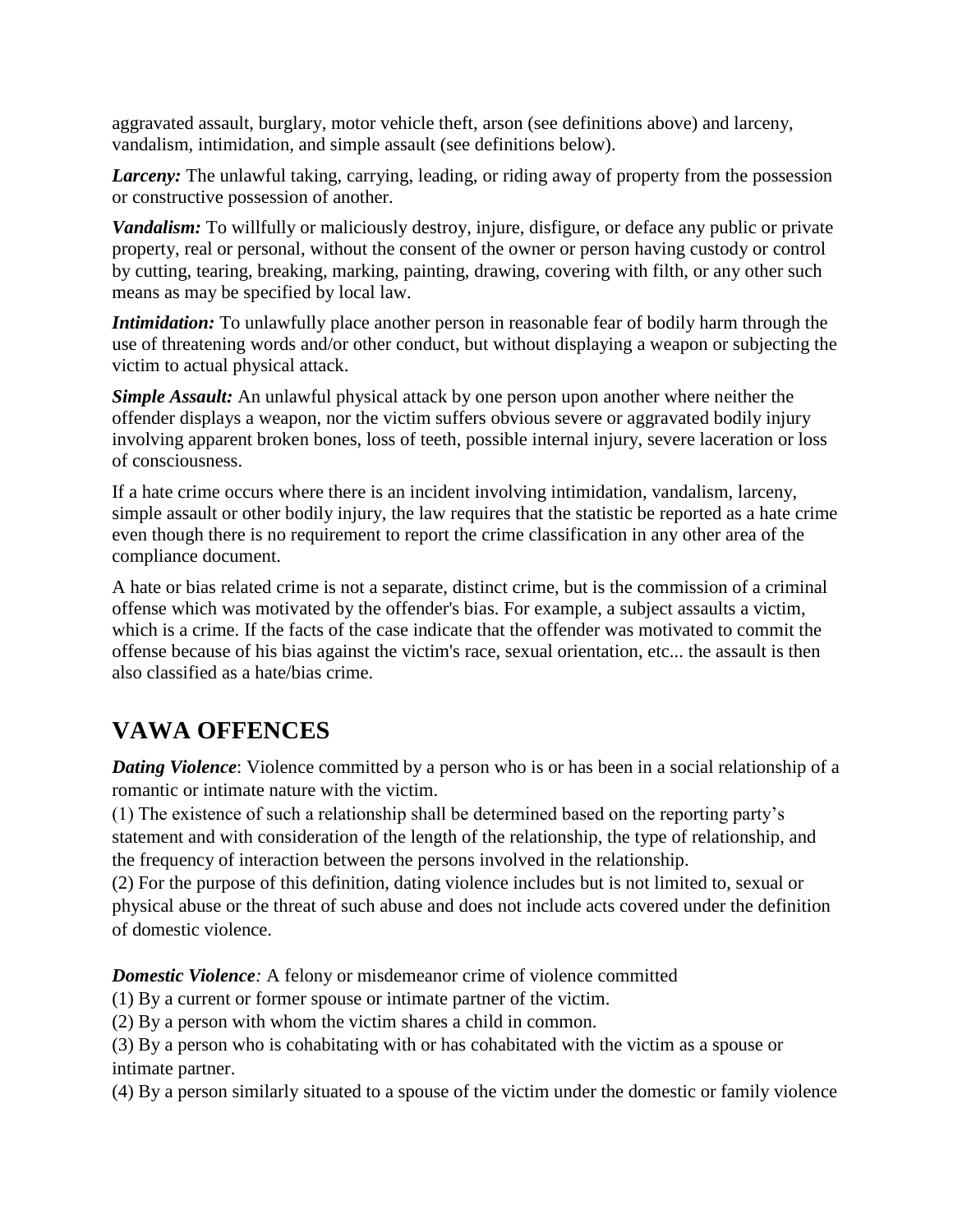laws of the jurisdiction in which the crime of violence occurred.

(5) By any other person against an adult or youth victim who is protected from that person's acts under the domestic or family violence laws of the jurisdiction in which the crime of violence occurred.

*Stalking:* Engaging in a course of conduct directed at a specific person that would cause a reasonable person to

- (1) Fear for the person's safety or the safety of others; or
- (2) Suffer substantial emotional distress.
- (3) For the purpose of this definition:
	- o Course of conduct means two or more acts, including, but not limited to, acts in which the stalker directly, indirectly, or through third parties, by any action, method device, or means follows, monitors, observes, surveils, threatens, or communicates to or about, a person, or interferes with a person's property.
	- o Substantial emotional distress means significant mental suffering or anguish that may, but does not necessarily, require medical or other professional treatment or counseling.
	- o Reasonable person means a reasonable person under similar circumstances and with similar identities to the victim.

## **ARRESTS AND REFERRALS FOR WEAPONS, DRUG ABUSE AND LIQUOR LAW VIOLATIONS**

Northwest Nazarene University is required to disclose the number of arrest and the number of persons referred for disciplinary action for the law violations of: Weapons; Carrying, Possessing, etc.: Drug Abuse Violations; and Liquor Law Violations.

- **Weapon Law Violations:** The violation of laws or ordinances prohibiting the manufacture, sale, purchase, transportation, possession, concealment, or use of firearms, cutting instruments, explosives, incendiary devices or other deadly weapons. This classification encompasses weapon offenses that are regulatory in nature. The following are classified as Weapons violations: the manufacture, sale, or possession of deadly weapons; the carrying of deadly weapons, concealed or openly; the using, manufacturing, etc., of silencers; the furnishing of deadly weapons to minors; aliens possessing deadly weapons; and attempts to commit any of the aforementioned.
- *Drug Abuse Violations*: Violations of state and local laws relating to the unlawful possession, sale, use, growing, manufacturing, and making of narcotic drugs. The relevant substances include: opium or cocaine and their derivatives (morphine, heroin, codeine); marijuana; synthetic narcotics (Demerol, methadones); and dangerous nonnarcotic drugs (barbiturates, Benzedrine).
- *Liquor Law Violations*: The violation of laws or ordinance prohibiting: the manufacture, sale, transporting, furnishing, possessing of intoxicating liquor; maintaining unlawful